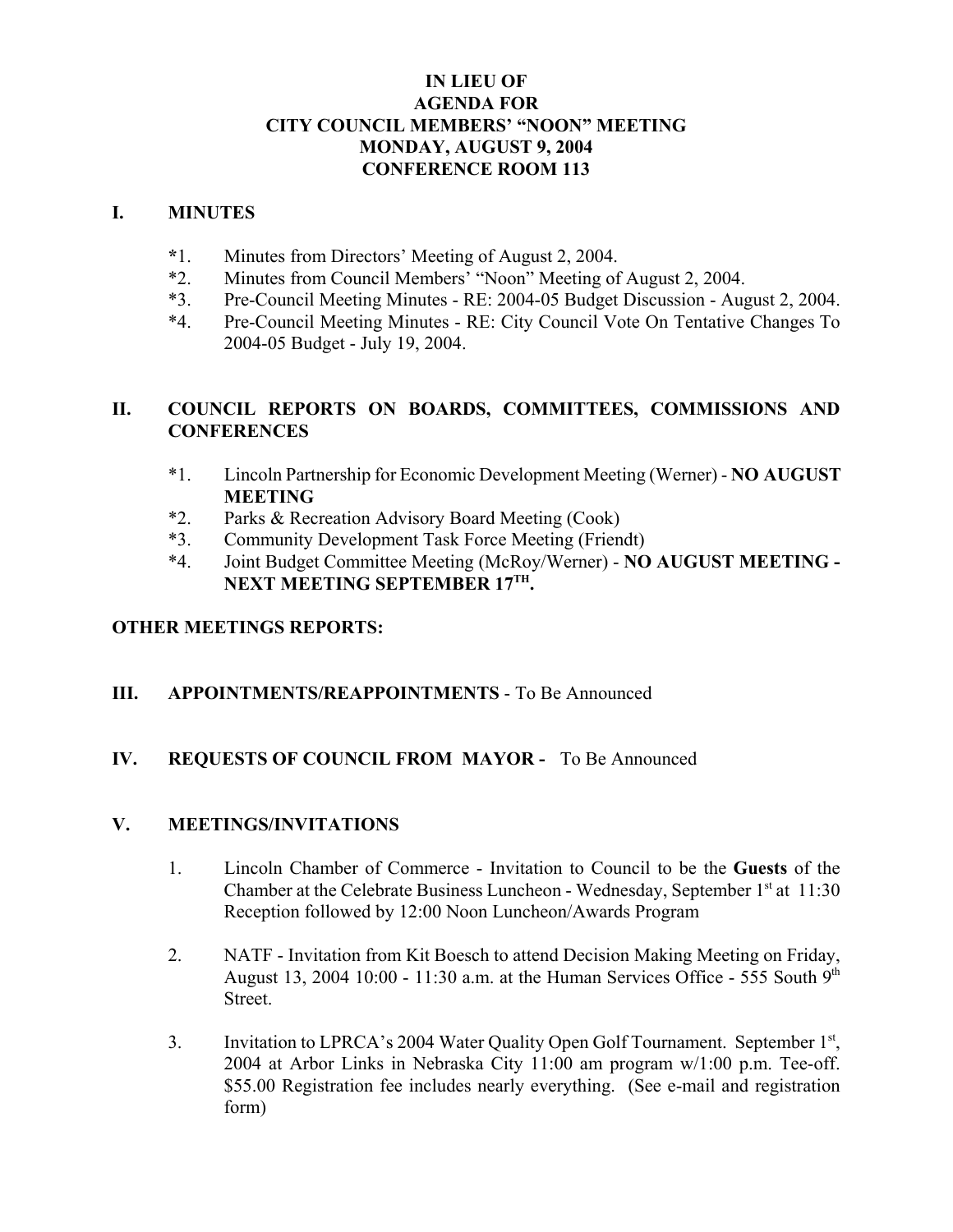- 4. Join the Chamber for lunch as new superintendent of schools Dr. Susan Gourley discusses LPS's latest issues on Wednesday, August 18, 2004 from Noon to 1:00 p.m. - Registration begins at 11:45 a.m., at the Country Club of Lincoln, 3200 S. 24<sup>th</sup> Street - Admission is \$13.00 (\$18.00 at the door) and includes lunch - RSVP by August  $16<sup>th</sup>$ . -(See Invitation)
- 5. Join the Chamber for our "Savor the Star City" event at the August Business After Hours on Thursday, August 26, 2004 from 4:30 p.m. to 6:30 p.m. - Admission is \$10.00 per person - At The Cornhusker Hotel - RSVP by August  $24<sup>th</sup>$ . - (See Invitation)
- 6. Join us on Friday, September 17, 2004 at The Embassy Suites Hotel for Junior Achievement's Annual ...Miners & Forty-Niners Dinner & Auction - 5:30 p.m., silent auction & host bar - 6:30 p.m., dinner & live auction - \$100.00/person - RSVP by Sept.  $10^{th}$  to 467-4479.- (See Invitation)
- 7. The Lincoln Chamber of Commerce invites you to attend the following Ribbon Cutting: - Please RSVP to Jaime Henning at 436-2354 or E-Mail: A.) BBQ4U, 1145 N. 47<sup>th</sup> Street on Tuesday, August 10, 2004 at 11:30 a.m.
- 8. Lincoln Neighborhood Alliance Join use for the First Annual "Celebrate Neighborhoods" on Sunday, August 22, 2004 from 1:00 p.m. to 5:00 p.m. at Antelope Park, Auld Recreation Center - (See E-Mail Invitation)
- 9. Tuesday, August 10, 2004 As a celebration of NATIONAL NIGHT OUT Irvingdale Neighborhood Association is hosting it's 2<sup>nd</sup> Annual Ice Cream Social at 7:00 p.m. AND Free Swim from 8:00 p.m. to 9:30 p.m. at Irvingdale Pool, 1900 Van Dorn - (See Invitation)
- 10. Kindergarten Kickoff Celebration Invitation 2nd Annual Kindergarten Kickoff The celebration events will be held on four nights, August 9th-12th, 2004 from 5:30 p.m. to 8:00 p.m. at the Lincoln Children's Museum, 1420 "P" Street - (Please contact Cindy Ryman Yost, Executive Director of the Lincoln Children's Museum to indicate which nights you will be able to attend and the approximate times of your visits. You may RSVP by calling 477-0436 or by E-Mail. - (See Invitation)
	- 11. Please Join Us.. Harlan Noddle, chairman, University of Nebraska Foundation and Terry L. Fairfield, president, University of Nebraska Foundation - cordially invite you to join them in Welcoming James B. Milliken, J.D., President, University of Nebraska on Tuesday, August 24, 2004 - Reception at 5:00 p.m. - Introduction at 6:00 p.m. - at The Country Club Of Lincoln, 3200 S. 24<sup>th</sup> Street - RSVP to Sara Semin at 472-0432 or by E-Mail by August  $16<sup>th</sup>$ . - (See Invitation)